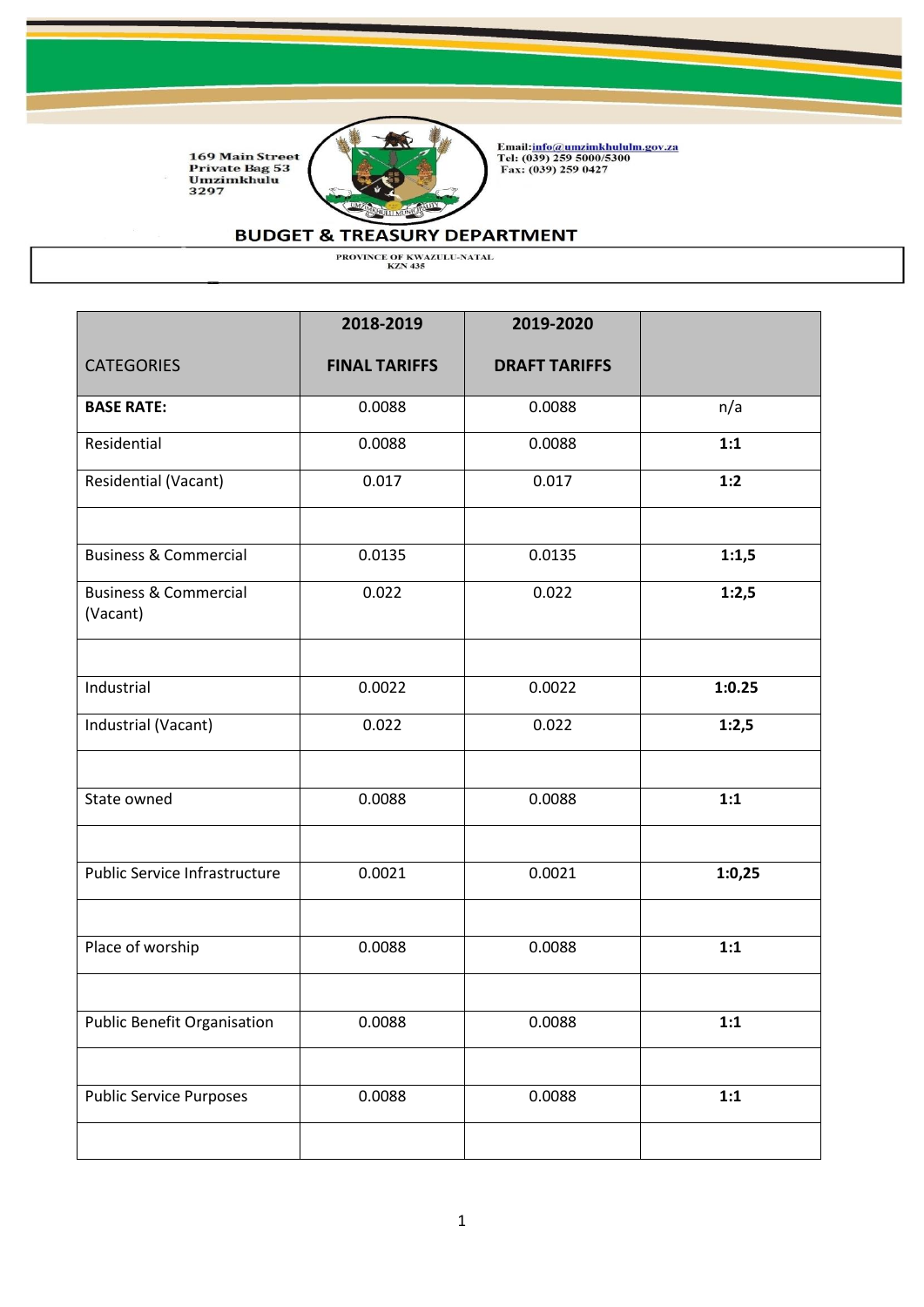

Email:<u>info@umzimkhululm.gov.za</u><br>Tel: (039) 259 5000/5300<br>Fax: (039) 259 0427

# **BUDGET & TREASURY DEPARTMENT**

| <b>Communal Property</b>                                | 0.0021 | 0.0021 | 1:0,25 |
|---------------------------------------------------------|--------|--------|--------|
|                                                         |        |        |        |
| Farms Agriculture                                       | 0.0022 | 0.0022 | 1:0,25 |
|                                                         |        |        |        |
| <b>Farms Smallholding</b><br>Agriculture                | 0.0022 | 0.0022 | 1:0,25 |
| Farms Agricultural                                      | 0.0022 | 0.0022 | 1:0,25 |
| <b>OTHER TARIFFS</b>                                    |        |        |        |
| <b>REFUSE</b>                                           |        |        |        |
| Domestic Once off<br>Collection of refuse per week      | R 60   | R 63   | n/a    |
| Domestic Twice Collection of<br>refuse per week         | R 120  | R 126  | n/a    |
| Business (small & medium)                               | R 220  | R 231  | n/a    |
| Large Institutions/Business                             | R 1830 | R 1925 | n/a    |
| <b>HALL HIRE (excluding vat)</b>                        |        |        |        |
| Hourly rate<br>$(06h00 - 18h00)$ :                      | R 57   | R 60   | n/a    |
| At night and on weekends<br>(Hourly rate) 18h00 - 24h00 | R115   | R 121  | n/a    |
| Refundable indemnity fee                                | R 1230 | R 1294 | n/a    |
| <b>RATES FOR MEMORIAL HALL</b>                          |        |        |        |
| (excluding vat)                                         |        |        |        |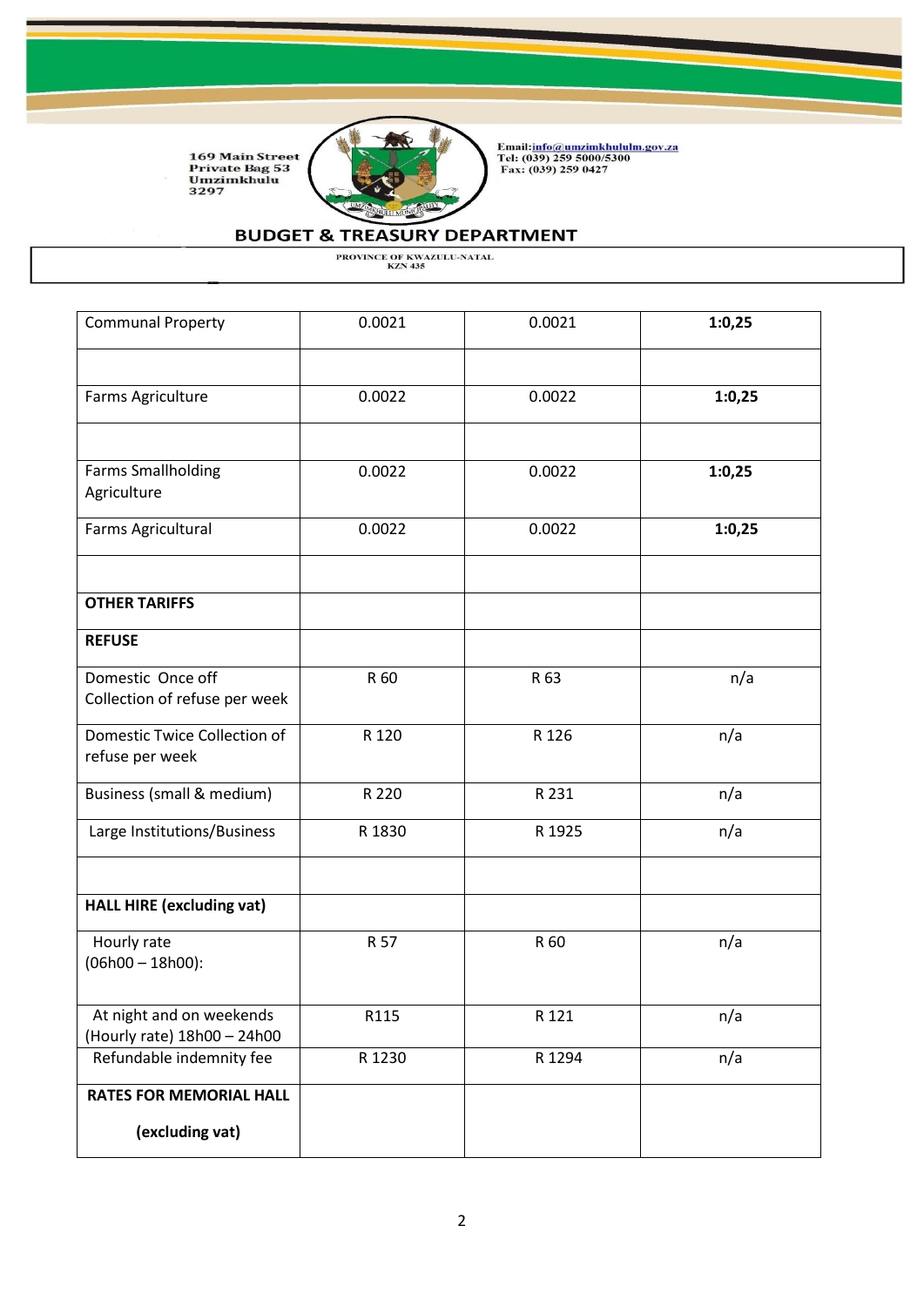

Email:<u>info@umzimkhululm.gov.za</u><br>Tel: (039) 259 5000/5300<br>Fax: (039) 259 0427

# **BUDGET & TREASURY DEPARTMENT**

| Per person at Memorial for<br>events (maximum 200 PP)                                   | R 51  | R 54  | n/a |
|-----------------------------------------------------------------------------------------|-------|-------|-----|
| Per person at Memorial hall<br>for conference                                           | R 39  | R 41  | n/a |
| Municipality board rooms<br>Hourly rate<br>$(06h00 - 18h00)$                            | R 60  | R 63  | n/a |
| <b>CLEARANCE CERTIFICATE FEE</b>                                                        | R 105 | R 110 | n/a |
| <b>CEMETRY FEES (excluding</b><br>vat)                                                  |       |       |     |
| Own digging                                                                             |       |       |     |
| Still born child not                                                                    | R 105 | R 105 | n/a |
| exceeding one year                                                                      |       |       |     |
| Child not exceeding                                                                     | R158  | R158  | n/a |
| sixteen years                                                                           |       |       |     |
| Adult exceeding                                                                         | R 492 | R 492 | n/a |
| sixteen years                                                                           |       |       |     |
| Enlargement of the aperture                                                             | R 700 | R 700 | n/a |
| (Grave for the burial of an<br>adult with an aperture larger<br>than the standard size) |       |       |     |
| <b>Reservation of grave site</b>                                                        |       |       |     |
| Per head fee<br>12 500 mm length x 7500<br>mm width                                     | R550  | R550  | n/a |
| <b>Ashes burial fee</b>                                                                 | R 70  | R 70  | n/a |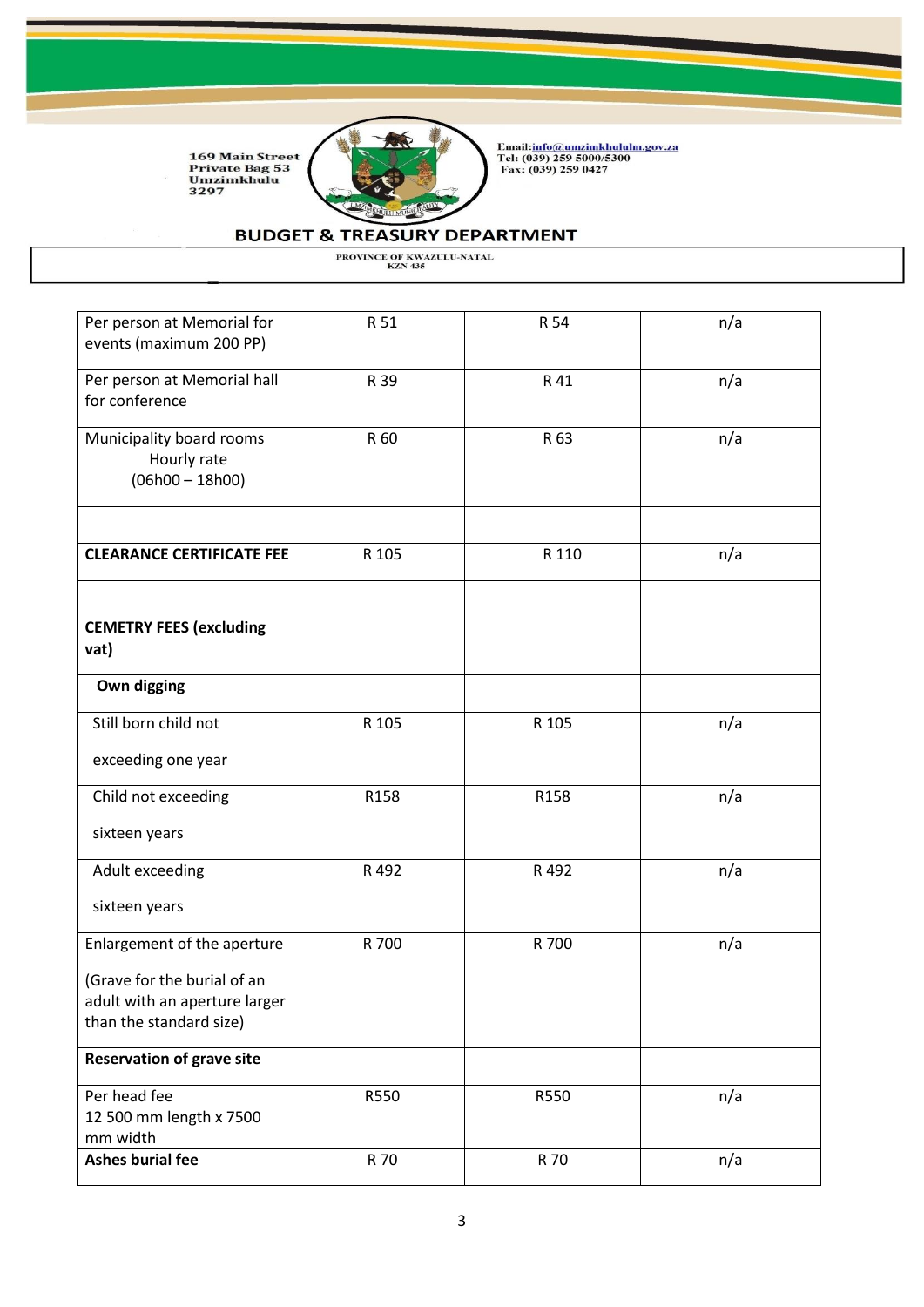

Email:<u>info@umzimkhululm.gov.za</u><br>Tel: (039) 259 5000/5300<br>Fax: (039) 259 0427

## **BUDGET & TREASURY DEPARTMENT**

| <b>PRIVATE DUMPING</b>                                                                                                         |         |        |     |
|--------------------------------------------------------------------------------------------------------------------------------|---------|--------|-----|
| Refuse bags pack of 20                                                                                                         | R 30    | R 32   | n/a |
| Van load                                                                                                                       | R 165   | R 174  | n/a |
| Large Truck Load                                                                                                               | R 1580  | R 1662 | n/a |
| Light Truck Load                                                                                                               | R 760   | R 800  | n/a |
| Special items (per refuse bag)                                                                                                 | R 230   | R 242  | n/a |
|                                                                                                                                |         |        |     |
| Garden Waste collection                                                                                                        | R 504   | R 530  | n/a |
|                                                                                                                                |         |        |     |
| <b>Cleaning of the vacant site</b>                                                                                             | R 180   | R 189  | n/a |
|                                                                                                                                |         |        |     |
| <b>SKIP WASTE</b>                                                                                                              |         |        |     |
| Skip waste monthly fee                                                                                                         | R 480   | R 505  | n/a |
| Fee per collection of skip<br>waste                                                                                            | R 190   | R 200  | n/a |
|                                                                                                                                |         |        |     |
| <b>Bank charges</b>                                                                                                            | R 78.10 | R 82   | n/a |
| (on bounced cheque)                                                                                                            |         |        |     |
| Per taxi, per stand                                                                                                            | R 143   | R 150  | n/a |
| <b>REGISTRY APPLICABLE FEES</b>                                                                                                |         |        |     |
| <b>APPLICABLE FEES AS PER</b><br><b>REQUEST OF INFORMATION</b><br><b>THROUGH (PROMOTION OF</b><br><b>ACCESS TO INFORMATION</b> |         |        |     |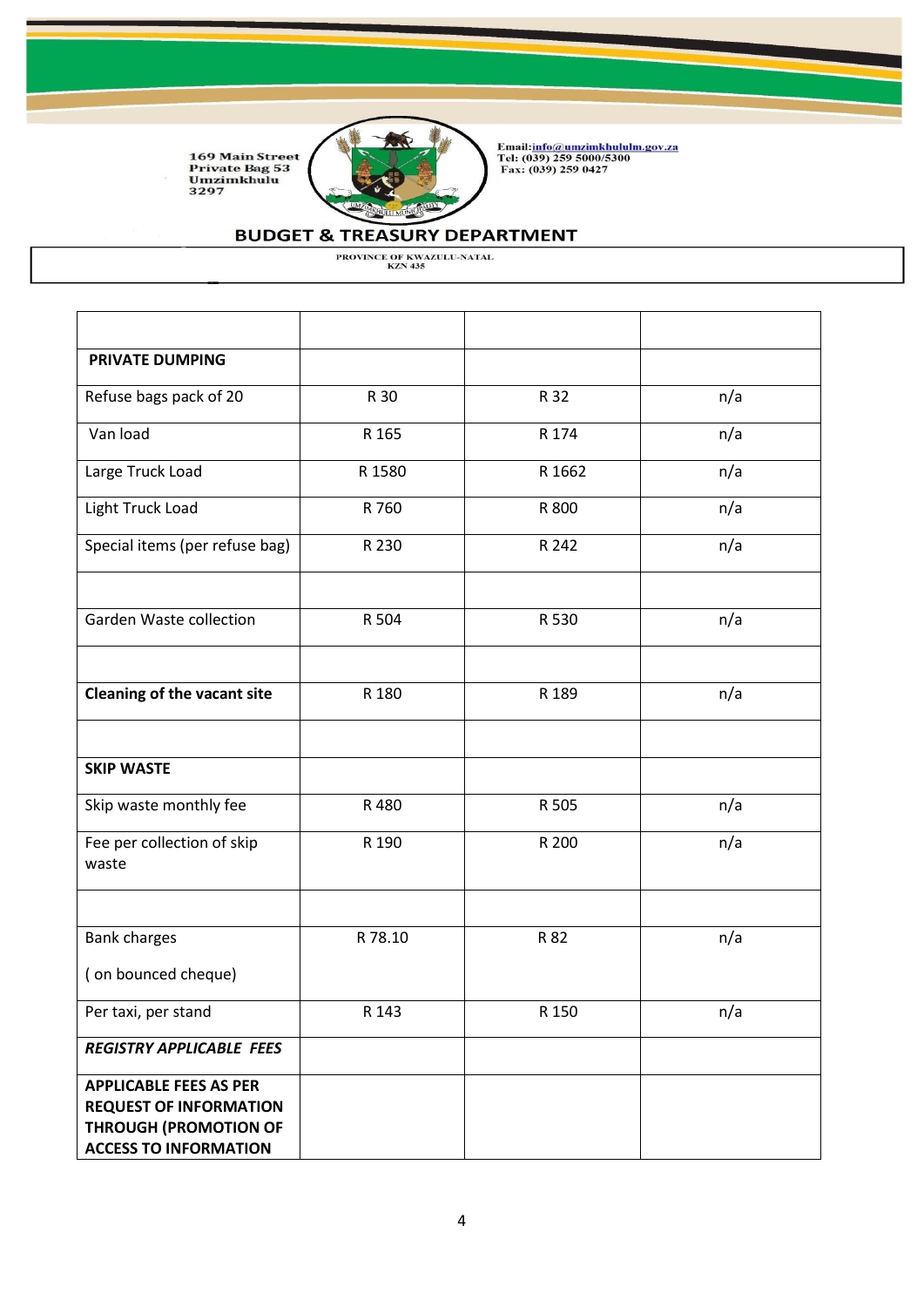

Email:<u>info@umzimkhululm.gov.za</u><br>Tel: (039) 259 5000/5300<br>Fax: (039) 259 0427

## **BUDGET & TREASURY DEPARTMENT**

| <b>MANUAL)</b>                                                                     |         |         |                          |
|------------------------------------------------------------------------------------|---------|---------|--------------------------|
| For every photocopy of an<br>A4-size page                                          | 60c     | 60c     | n/a                      |
| Request fee payable by every<br>requester                                          | R 35    | R 35    | n/a                      |
| The postal fee payable when<br>a copy of a record must be<br>posted to a requester | R 15    | R 15    | n/a                      |
| <b>POUND FEES FOR</b><br><b>IMPOUNDED ANIMALS</b>                                  |         |         | <b>STAY OVER PER DAY</b> |
| Cow                                                                                | R180    | R180    | R 50.00                  |
| Horse                                                                              | R180    | R180    | R 50.00                  |
| Donkey                                                                             | R180    | R180    | R 50.00                  |
| Goat                                                                               | R100    | R100    | R 15.00                  |
| Sheep                                                                              | R100    | R100    | R 15.00                  |
| Dog                                                                                | R100    | R100    | R 15.00                  |
| Cat                                                                                | R100    | R100    | R 15.00                  |
| <b>IMPOUNDED ANIMALS</b><br><b>BROUGHT BY COMMUNITY</b><br>TO THE POUND            |         |         |                          |
| Cow                                                                                | R 50.00 | R 50.00 |                          |
| <b>Horses</b>                                                                      | R 50.00 | R 50.00 |                          |
| <b>Donkey</b>                                                                      | R 50.00 | R 50.00 |                          |
| Goat                                                                               | R 15.00 | R 15.00 |                          |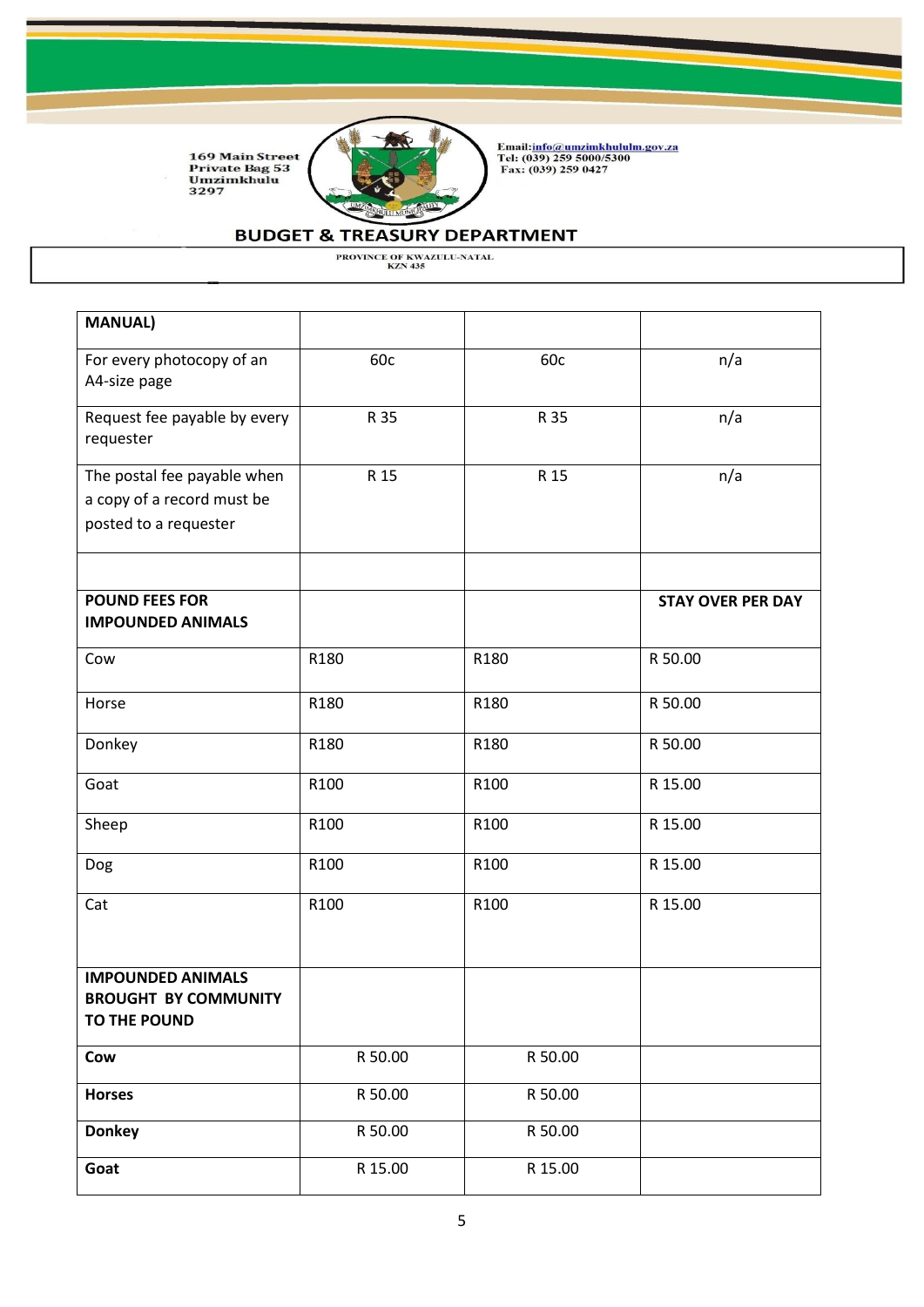

Email:<u>info@umzimkhululm.gov.za</u><br>Tel: (039) 259 5000/5300<br>Fax: (039) 259 0427

# **BUDGET & TREASURY DEPARTMENT**

| <b>Sheep</b>                                                                  | R 15.00  | R 15.00  |     |
|-------------------------------------------------------------------------------|----------|----------|-----|
| <b>Dog</b>                                                                    | R 15.00  | R 15.00  |     |
| Cat                                                                           | R 15.00  | R 15.00  |     |
|                                                                               |          |          |     |
| <b>TRADE LICENSES FEE</b>                                                     |          |          |     |
| <b>Business conducted from</b><br>fixed premises item 1 & 2<br>(Bus Act 1996) |          |          |     |
| <b>Application fee</b>                                                        | R 228    | R 228    | n/a |
| <b>Licence fees and renewals</b>                                              |          |          |     |
| Retailers, Supermarkets,<br>Hardware and Furniture<br>shops                   | R700.00  | R700.00  | n/a |
| Services (Surgery and Banks)                                                  | R500.00  | R500.00  | n/a |
| Services (Lodges and B&B)                                                     | R500.00  | R500.00  | n/a |
| <b>Restaurants and Butcheries</b>                                             | R500.00  | R500.00  | n/a |
| Services (Hair salon and<br>Internet café)                                    | R300.00  | R300.00  | n/a |
| Liquor shops and bottle<br>stores                                             | R500.00  | R500.00  | n/a |
| Taverns                                                                       | R250.00  | R250.00  | n/a |
| <b>General Dealers</b>                                                        | R 350.00 | R 350.00 |     |
| Clothing shops                                                                | R350.00  | R350.00  | n/a |
| <b>INFORMAL TRADERS AND</b><br><b>SUPPLIERS</b>                               |          |          |     |
| Street traders / roving<br>traders                                            | R114     | R114     | n/a |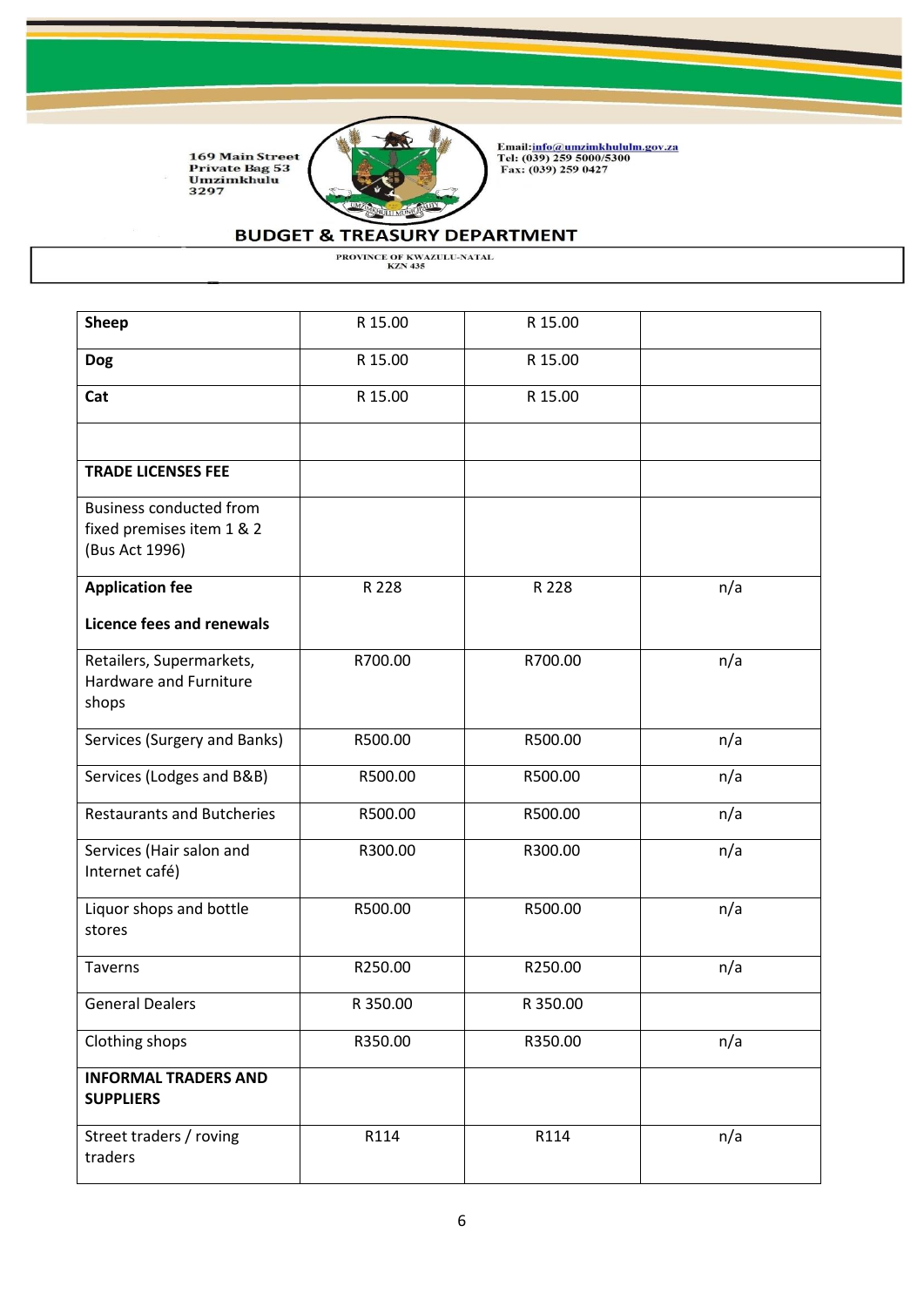

Email:<u>info@umzimkhululm.gov.za</u><br>Tel: (039) 259 5000/5300<br>Fax: (039) 259 0427

# **BUDGET & TREASURY DEPARTMENT**

| Seasonal street traders<br>(minimum 4 months rental | R104                               | R104                               | n/a |
|-----------------------------------------------------|------------------------------------|------------------------------------|-----|
| Stock trader (sheep and<br>goat)                    | R547                               | R547                               | n/a |
| Stock trader (live chicken)                         | R210                               | R210                               | n/a |
| Telephone operator                                  | R114.00                            | R114.00                            | n/a |
| Catering                                            | R273.60                            | R273.60                            |     |
| Hair dresser (abachebayo)                           | R273.60                            | R273.60                            | n/a |
| <b>Suppliers</b>                                    | R820.00                            | R820.00                            | n/a |
| Duplicate licence (lost card)                       | Same as new one as<br>per category | Same as new one as<br>per category | n/a |
|                                                     |                                    |                                    |     |
| Wagon/ Trailer/Handcart<br>roving traders           | R 360.00                           | R 360.00                           |     |
| Van / bakkie traders                                | R480.00                            | R480.00                            |     |
| Reitvlei taxi rank stores                           | R 342.00                           | R 342.00                           |     |
| Reitvlei taxi rank tables                           | R 114.00                           | R 114.00                           |     |
|                                                     |                                    |                                    |     |
| <b>RENTAL SQUARE METETRS</b>                        |                                    |                                    |     |
| Rental office per square<br>(Co-Orps)<br>meter      | R 25 per square<br>meter           | R 25 per square meter              |     |
| Rental per square meter<br>(Residential)            | R 48.00 per square<br>meter        | R 48.00 per square<br>meter        |     |
| Rental office per square<br>(Commercial)<br>meter   | R 64.00 per square<br>meter        | R 64.00 per square<br>meter        |     |
| Rental of park home per<br>square meter             | R 53.00 per square<br>meter        | R 53.00 per square<br>meter        |     |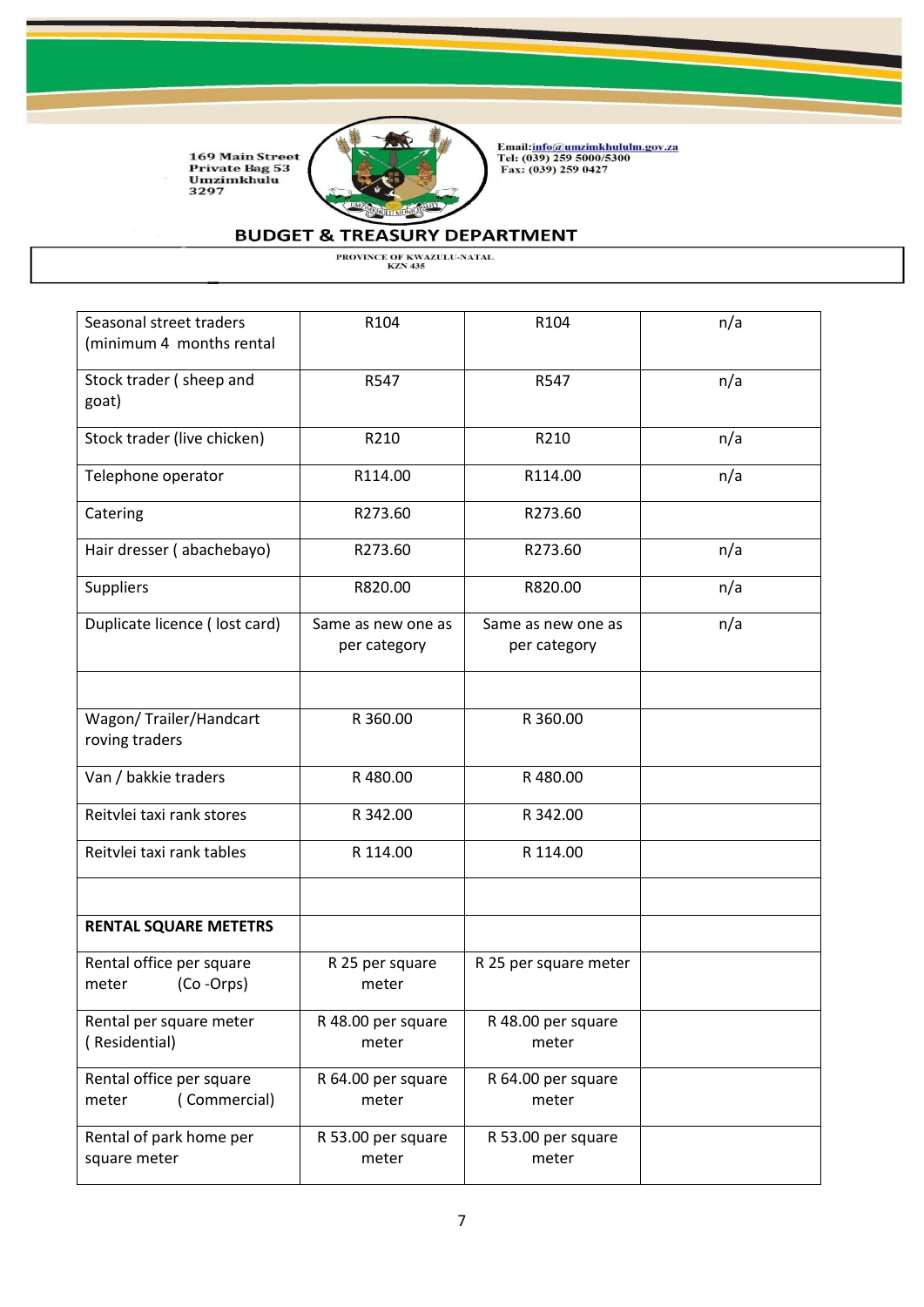

Email:<u>info@umzimkhululm.gov.za</u><br>Tel: (039) 259 5000/5300<br>Fax: (039) 259 0427

## **BUDGET & TREASURY DEPARTMENT**

| Land rental per square meter<br>(Commercial)                    | R 17.00 per square<br>meter | R 17.00 per square<br>meter |  |
|-----------------------------------------------------------------|-----------------------------|-----------------------------|--|
| Parking of plant Per item                                       |                             |                             |  |
| <b>FEE STRUCTURE OUTDOOR</b><br><b>ADVERTISING</b>              |                             |                             |  |
| Application fee-standard                                        | R 250                       | R 250                       |  |
| Application fee - Billboard                                     | R 1 000.00                  | R 1 000.00                  |  |
| Application fee - Mobile<br>signs permit                        | R250                        | R250                        |  |
| Application fee - For sale<br>signs permit                      | R 1 000.00 pa               | R 1 000.00 pa               |  |
| Application fee - On show<br>signs permit                       | R 1 000.00 pa               | R 1 000.00 pa               |  |
| <b>ANNUAL FEES</b>                                              |                             |                             |  |
| Annual fee - Billboard (<br>Council property - per<br>signface) | R 4 500                     | R 4 500                     |  |
| Annual fee billboard (private<br>property – per signface)       | R 2 100                     | R 2 100                     |  |
|                                                                 |                             |                             |  |
| Annual fee - Directional sign<br>(per signface)                 | R 550                       | R 550                       |  |
| Annual fee - Illuminated<br>street name signs (per<br>signface) | R 1 219.73                  | R 1 219.73                  |  |
| Annual fee - litter bins                                        | R 350                       | R 350                       |  |
| Annual fee - Permanent                                          | R 350                       | R 350                       |  |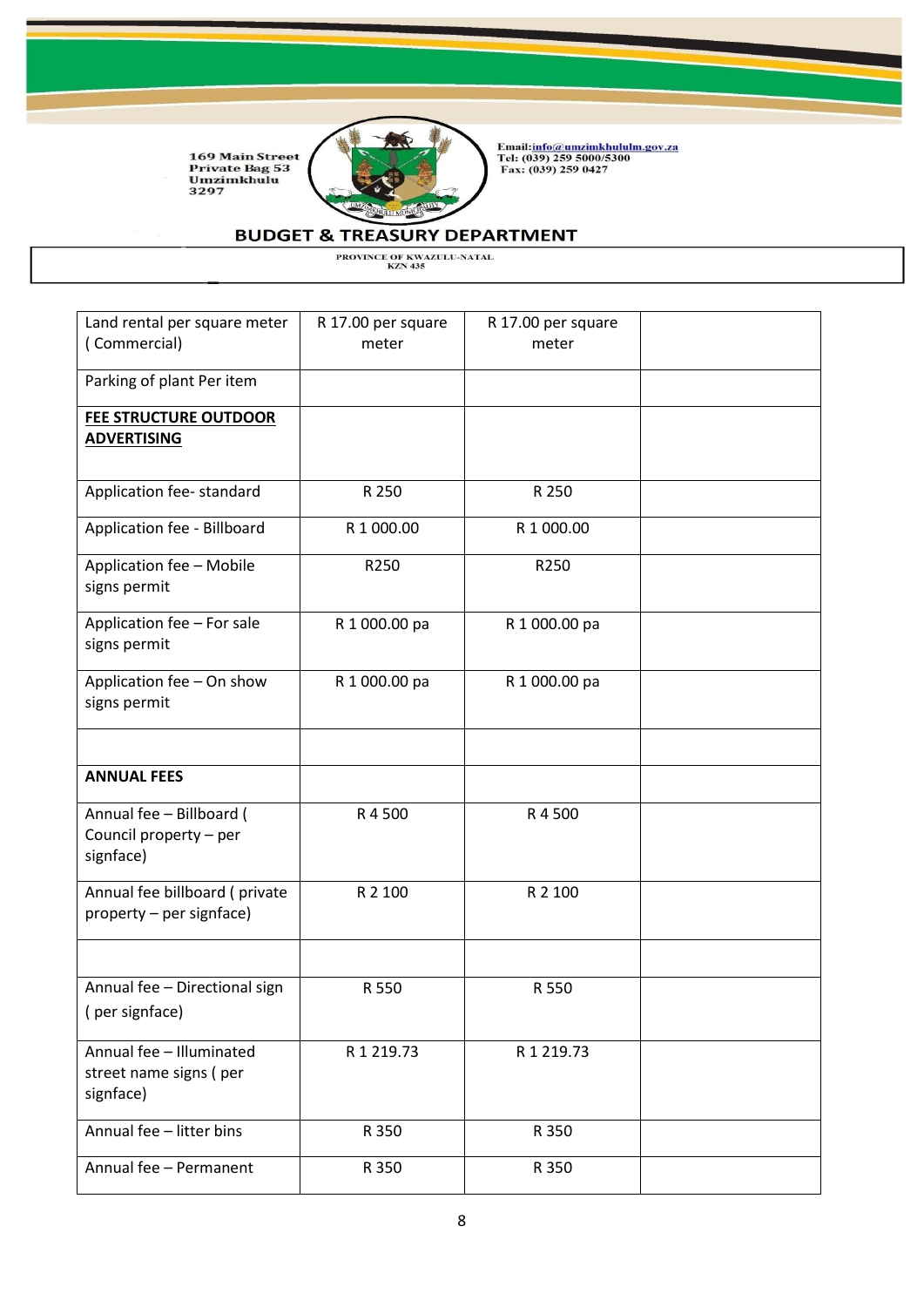

Email:<u>info@umzimkhululm.gov.za</u><br>Tel: (039) 259 5000/5300<br>Fax: (039) 259 0427

## **BUDGET & TREASURY DEPARTMENT**

| street pole poster         |         |         |  |
|----------------------------|---------|---------|--|
| Annual fee - Pole signs    | R 350   | R 350   |  |
|                            |         |         |  |
| Annual fee - Seating bench | R 550   | R 550   |  |
| Annual fee - Encroaching   | R 550   | R 550   |  |
| sign                       |         |         |  |
|                            |         |         |  |
| <b>PERMIT FEES</b>         |         |         |  |
| Permit fee - Banner        | R 350   | R 350   |  |
| Permit fee - mobile signs  | R 1200  | R 1200  |  |
| Permit fee - Poster (no-   | R 500   | R 500   |  |
| commercial per poster      |         |         |  |
| maximum 100 posters)       |         |         |  |
| Permit fee - Poster (no-   | R 1000  | R 1000  |  |
| commercial per poster      |         |         |  |
| maximum 100 posters)       |         |         |  |
|                            |         |         |  |
| <b>DEPOSITS</b>            |         |         |  |
| Deposit - Banner           | R 500   | R 500   |  |
| Deposit - For sale permit  | R 1000  | R 1000  |  |
| Deposit - Mobile signs     | R 1000  | R 1000  |  |
| Deposit - On show permit   | R 1000  | R 1000  |  |
| Deposit - Poster           | R 1000  | R 1000  |  |
| Deposit - Election poster  | R 5 000 | R 5 000 |  |
| NO VAT ON DEPOSITS         |         |         |  |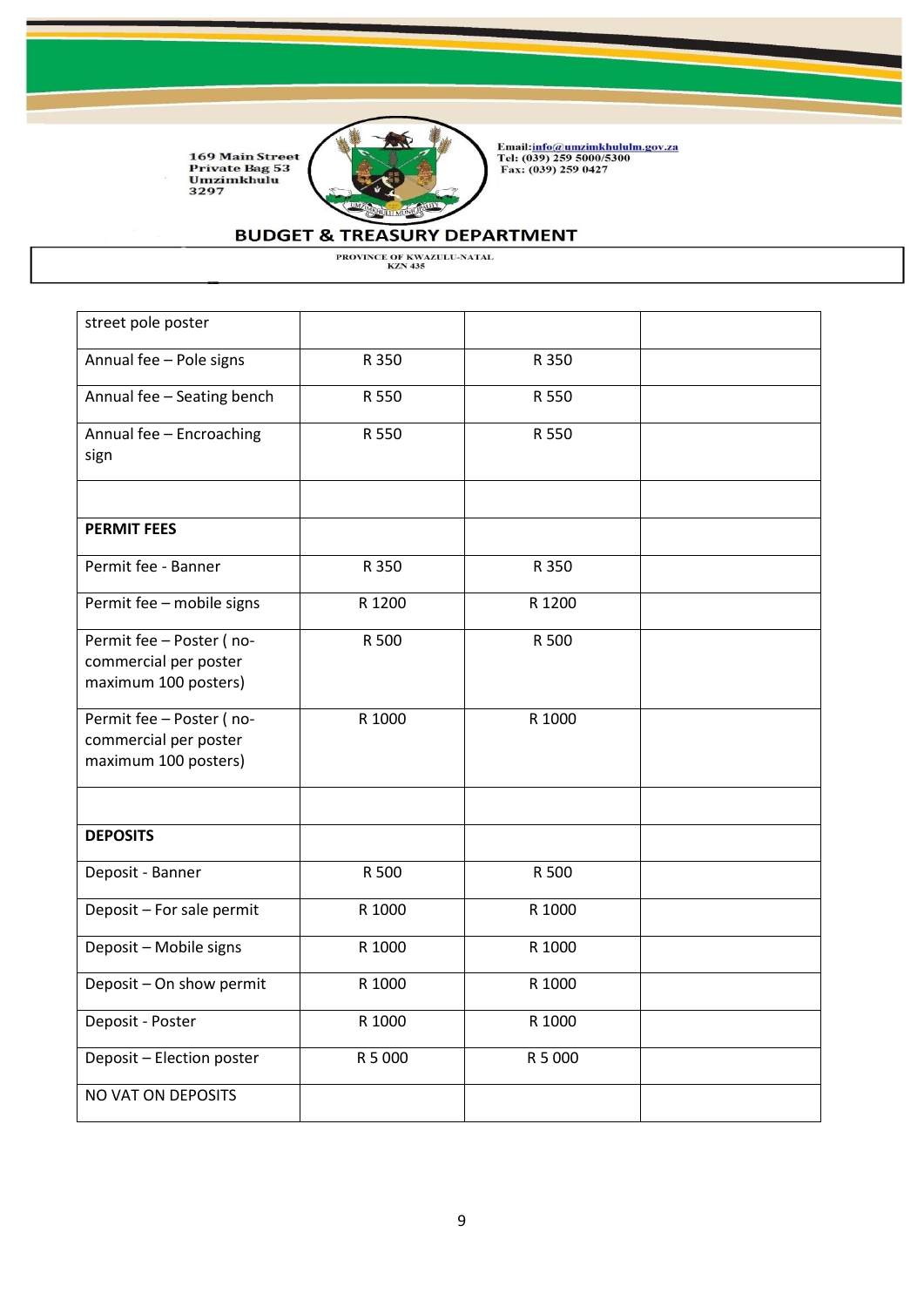

Email:<u>info@umzimkhululm.gov.za</u><br>Tel: (039) 259 5000/5300<br>Fax: (039) 259 0427

# **BUDGET & TREASURY DEPARTMENT**

PROVINCE OF KWAZULU-NATAL<br>KZN 435

#### **BUILDING PLAN TARIFFS**

| AREA:SQUARE   | <b>PLAN FEES: RANDS</b> | AREA:SQUARE   | PLAN FEES: RANDS |
|---------------|-------------------------|---------------|------------------|
| <b>METRES</b> |                         | <b>METRES</b> |                  |
| $00 - 20$     | 501.00                  | 581-600       | 7,780.00         |
| $21 - 40$     | 752.00                  | 601-620       | 8,031.00         |
| $41 - 60$     | 1,003.00                | 621-640       | 8,282.00         |
| 61-80         | 1,254.00                | 641-660       | 8,533.00         |
| 81-100        | 1,505.00                | 661-680       | 8;784.00         |
| 101-120       | 1,756.00                | 681-700       | 9,035.00         |
| 121-140       | 2,007.00                | 701-720       | 9,286.00         |
| 141-160       | 2,258.00                | 721-740       | 9,537.00         |
| 161-180       | 2,509.00                | 741-760       | 9,788.00         |
| 181-200       | 2,760.00                | 761-780       | 10,039.00        |
| 201-220       | 3,011.00                | 781-800       | 10,290.00        |
| 221-240       | 3,262.00                | 801-820       | 10,541.00        |
| 241-260       | 3,513.00                | 821-840       | 10,792.00        |
| 261-280       | 3,764.00                | 841-860       | 11,043.00        |
| 281300        | 4,015.00                | 861-880       | 11,294.00        |
| 301-320       | 4,266.00                | 881-900       | 11,545.00        |
| $321 - 340$   | 4,517.00                | 901-920       | 11,796.00        |
| 341-360       | 4,768.00                | 921-940       | 12,047.00        |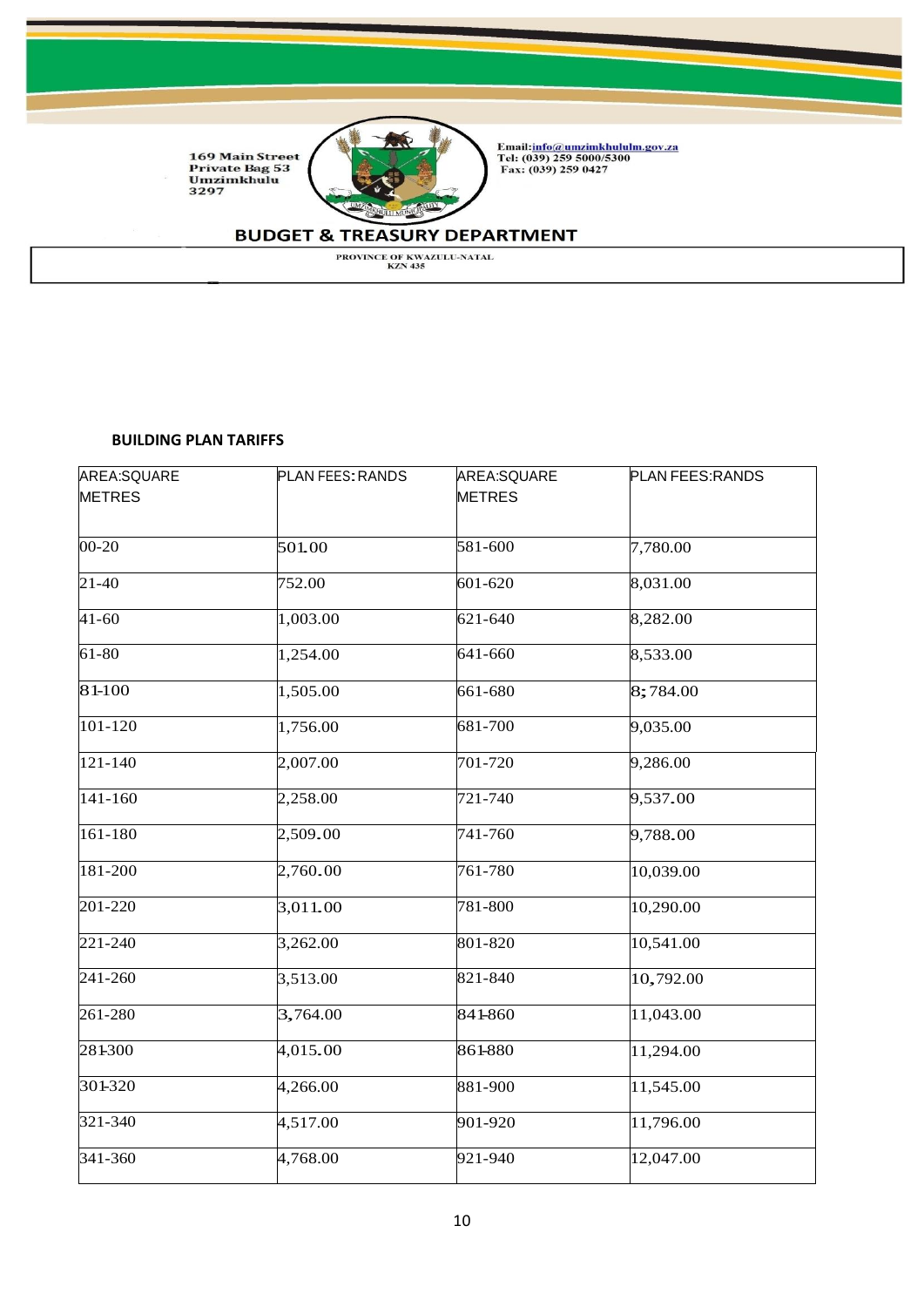

Email:<u>info@umzimkhululm.gov.za</u><br>Tel: (039) 259 5000/5300<br>Fax: (039) 259 0427

# **BUDGET & TREASURY DEPARTMENT**

PROVINCE OF KWAZULU-NATAL<br>KZN 435

| 361-380 | 5,019.00 | 941-960   | 12,298.00 |
|---------|----------|-----------|-----------|
| 381-400 | 5,270.00 | 961-980   | 12,549.00 |
| 401-420 |          | 981-1000  | 12,800.00 |
| 421-440 | 5,772.00 | 1001-1020 | 13,051.00 |
| 441-460 | 6,023.00 | 1021-1040 | 13,302.00 |
| 461-480 | 6,274.00 | 1041-1060 | 13,553.00 |
| 481-500 | 6,525.00 | 1061-1080 | 13,804.00 |
| 501-520 | 6,776.00 | 1081-1100 | 14,055.00 |
| 521-540 | 7,027.00 | 1101-1120 | 14,306.00 |

### **Additional building plans**

| Built without approved building plan penalty fee                                                                                     | R 2 500.00                           |
|--------------------------------------------------------------------------------------------------------------------------------------|--------------------------------------|
| Inspection fees, Sub-Structure, Super structure, Roof<br>completion and Compliance Certificates.                                     | R 450.00 all stages                  |
| <b>Swimming Pool</b>                                                                                                                 | R 550.00                             |
| <b>Boundary Walls</b>                                                                                                                | R 550.00 per Building plan submitted |
| Penalty per day, of ignorance of contravention notice,<br>this will be changed on for a period of not more than 7<br>days to comply. | R 100.00 Per day                     |
| Cancellation of building plan prior to Approval                                                                                      | Deduct 25%                           |
| Revalidation of expired plan after two years.                                                                                        | Full fee                             |
| Amended plan no increase in floor area                                                                                               | 550.00                               |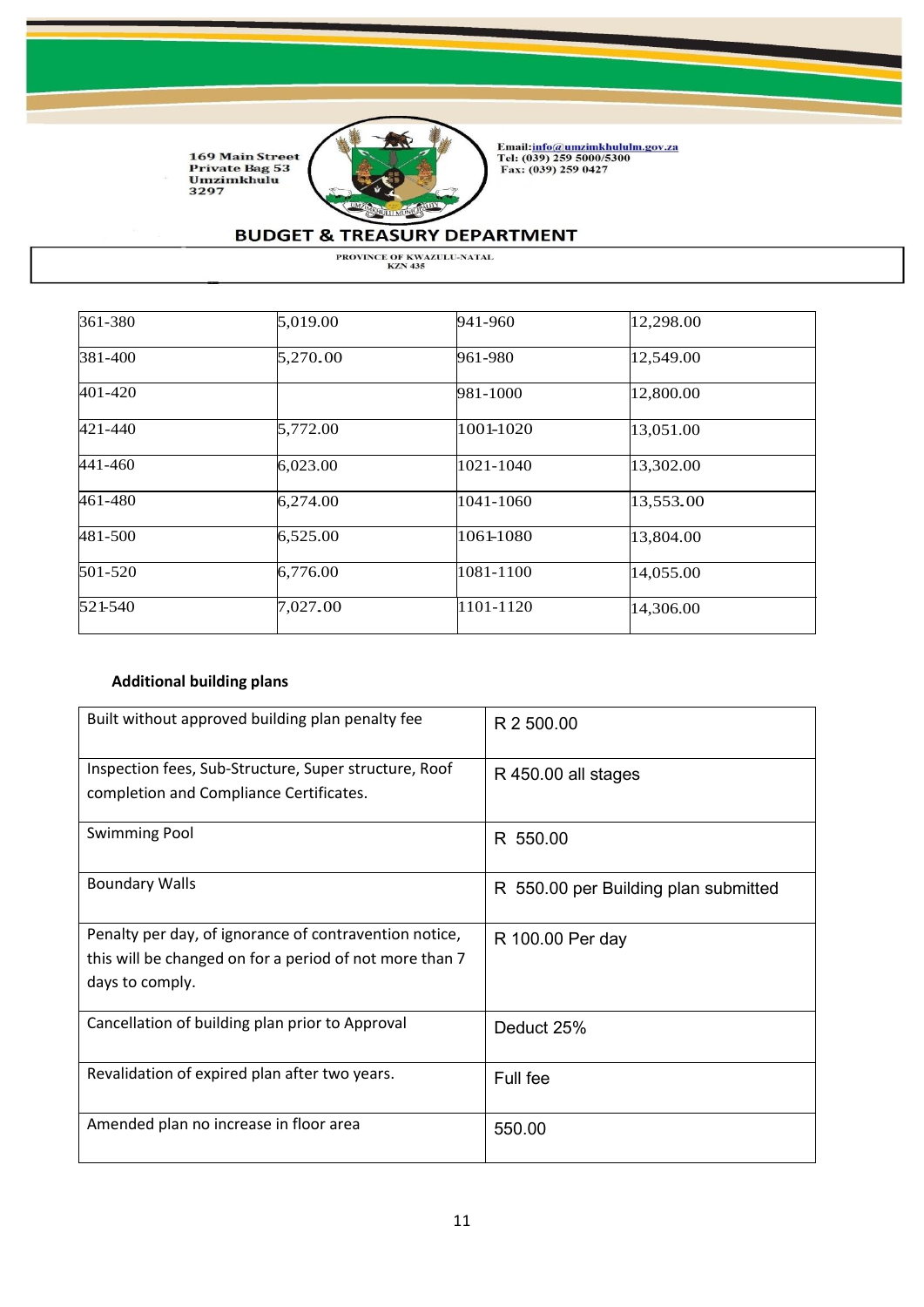

Email:<u>info@umzimkhululm.gov.za</u><br>Tel: (039) 259 5000/5300<br>Fax: (039) 259 0427

### **BUDGET & TREASURY DEPARTMENT**

PROVINCE OF KWAZULU-NATAL<br>KZN 435

### **TARRIF STRUCTURE FOR APPLICATIONS IN TERMS OF SPATIAL PLANNING LAND USE MANAGEMENT ACT, 2013 (ACT NO. 16 OF 2013)**

| <b>APPLICATION TYPE</b>                          |                                                                                | <b>RATE (INC. VAT)</b> |
|--------------------------------------------------|--------------------------------------------------------------------------------|------------------------|
| Amendment of a scheme                            |                                                                                | R2 500.00              |
| Consent in terms of a scheme                     |                                                                                | R1 500.00              |
| Subdivision of land                              | 1-4 Portions                                                                   | R2 500.00              |
|                                                  | 5-30 Portions                                                                  | R4 000.00              |
|                                                  | 31 Portions or <                                                               | R6 000.00              |
| <b>Consolidation of land</b>                     | <b>Basic fee</b>                                                               | R2 500.00              |
|                                                  | Plus per component                                                             | R500.00                |
| Subdivision for Government-subsidized            | <b>Basic fee</b>                                                               | R300.00                |
| Townships for low-income housing projects        | Plus per housing unit                                                          | R30.00                 |
|                                                  |                                                                                |                        |
| Cancellation and amendment of an                 | <b>Basic fee</b>                                                               | R1 000.00              |
| approved layout plan                             |                                                                                |                        |
|                                                  |                                                                                |                        |
| Alteration, suspension / removal of              | <b>Basic fee</b>                                                               | R1 500.00              |
| restrictive conditions of title or conditions of |                                                                                |                        |
| establishment                                    |                                                                                |                        |
| Closure of municipal roads/open spaces           | <b>Basic fee</b>                                                               | R1 500.00              |
| <b>Special Consent</b>                           | <b>Relaxation of</b>                                                           | R 800.00               |
|                                                  | building lines                                                                 |                        |
|                                                  | All other consents as                                                          | R 1500.00              |
|                                                  | indicated in Town                                                              |                        |
|                                                  | planning Scheme                                                                |                        |
| Development outside urban scheme                 | Residential                                                                    |                        |
|                                                  | 1-4 Units                                                                      | R500.00                |
|                                                  | 5-30 Units                                                                     | R750.00                |
|                                                  | 31 Units or <                                                                  | R1 000.00              |
| Development outside urban scheme (Cont.)         | Non Residential                                                                | R 3500.00              |
| <b>Other Fees</b>                                | Fines as per section<br>75 and 89 of the PDA<br>(Chapter 8:<br>Enforcement and | As per Court Order     |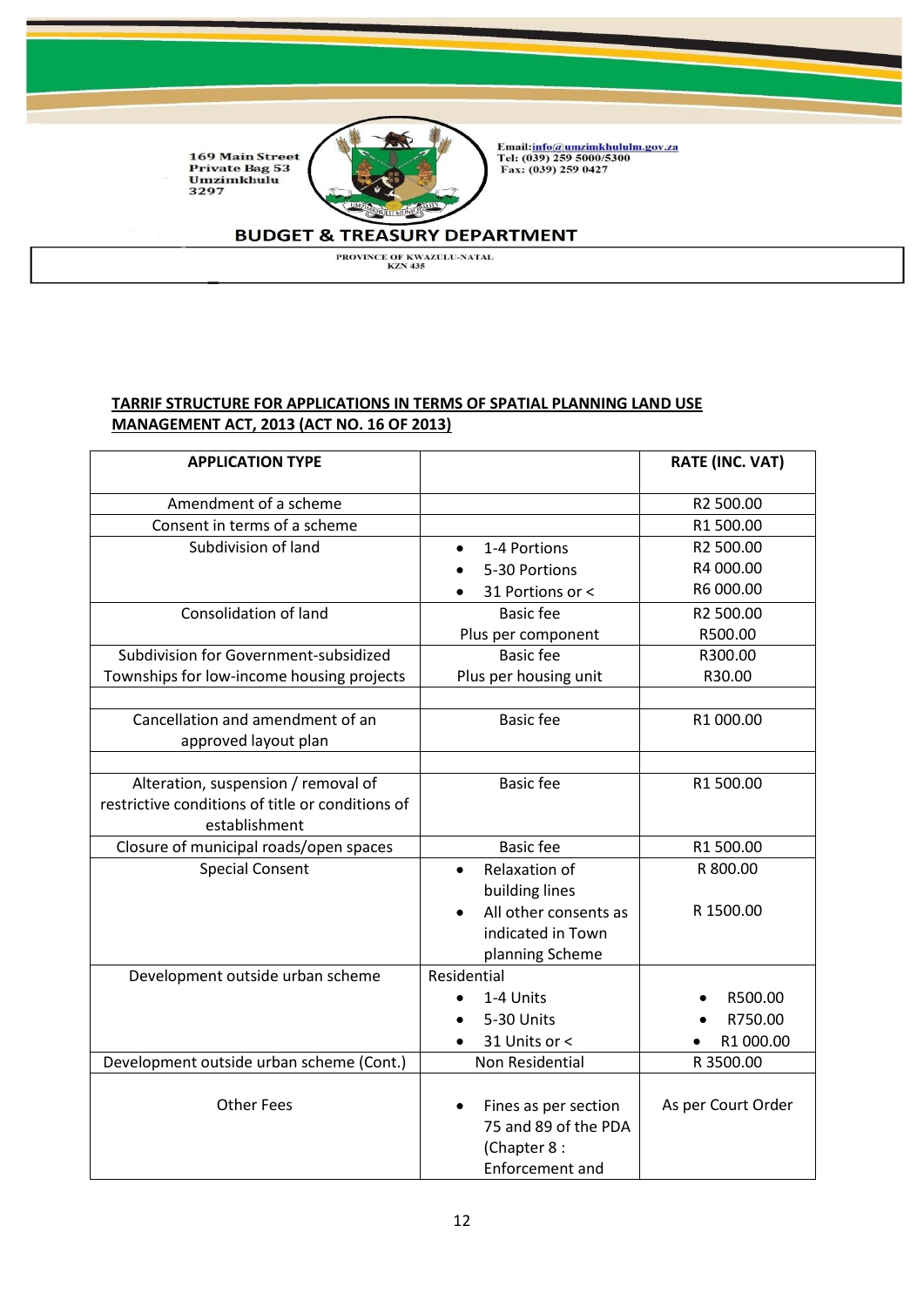

Email:<u>info@umzimkhululm.gov.za</u><br>Tel: (039) 259 5000/5300<br>Fax: (039) 259 0427

### **BUDGET & TREASURY DEPARTMENT**

PROVINCE OF KWAZULU-NATAL<br>KZN 435

|                     | Part 5 : General<br>Provisions)                                                                  | As per Court Order                                              |
|---------------------|--------------------------------------------------------------------------------------------------|-----------------------------------------------------------------|
|                     | <b>Additional penalties</b><br>in accordance with<br>section 76 :<br><b>Additional Penalties</b> | 10-100% of value of<br>illegal building<br>construction on etc. |
|                     | Section 89 Civil<br>Penalties                                                                    |                                                                 |
| Zoning Certificate  | Basic fee                                                                                        | R 45.00                                                         |
| Copies of documents | A4                                                                                               | R5.00                                                           |
|                     | A <sub>3</sub>                                                                                   | R5.00                                                           |

**Advertisement**: All advertisement costs will be done at the applicant's cost upon confirmation of the application being complete and the 14 day acknowledgement period has lapsed. The Strategic Planning Department will supply the applicant with the text of the notice to be advertised in the local newspaper, on-site and serve copies thereof to affected property owners.

#### **DESCRIPTION & INTENDED USE OF REQUESTED MAP/DATA**

| <b>Paper Size</b> | Paper Type                  | Cost  |
|-------------------|-----------------------------|-------|
| A <sub>0</sub>    | Plain Paper-Full Colour Map | R 120 |
| A1                | Plain Paper-Full Colour Map | R 90  |
| A2                | Plain Paper-Full Colour Map | R 70  |
| A <sub>3</sub>    | Plain Paper-Full Colour Map | R 40  |
| A4                | Plain Paper-Full Colour Map | R 20  |
|                   |                             |       |
| A <sub>0</sub>    | Plain Paper-Line Map        | R 70  |
| A1                | Plain Paper-Line Map        | R 60  |
| A2                | Plain Paper-Line Map        | R 50  |
| A <sub>3</sub>    | Plain Paper-Line Map        | R 30  |
| A4                | Plain Paper-Line Map        | R 15  |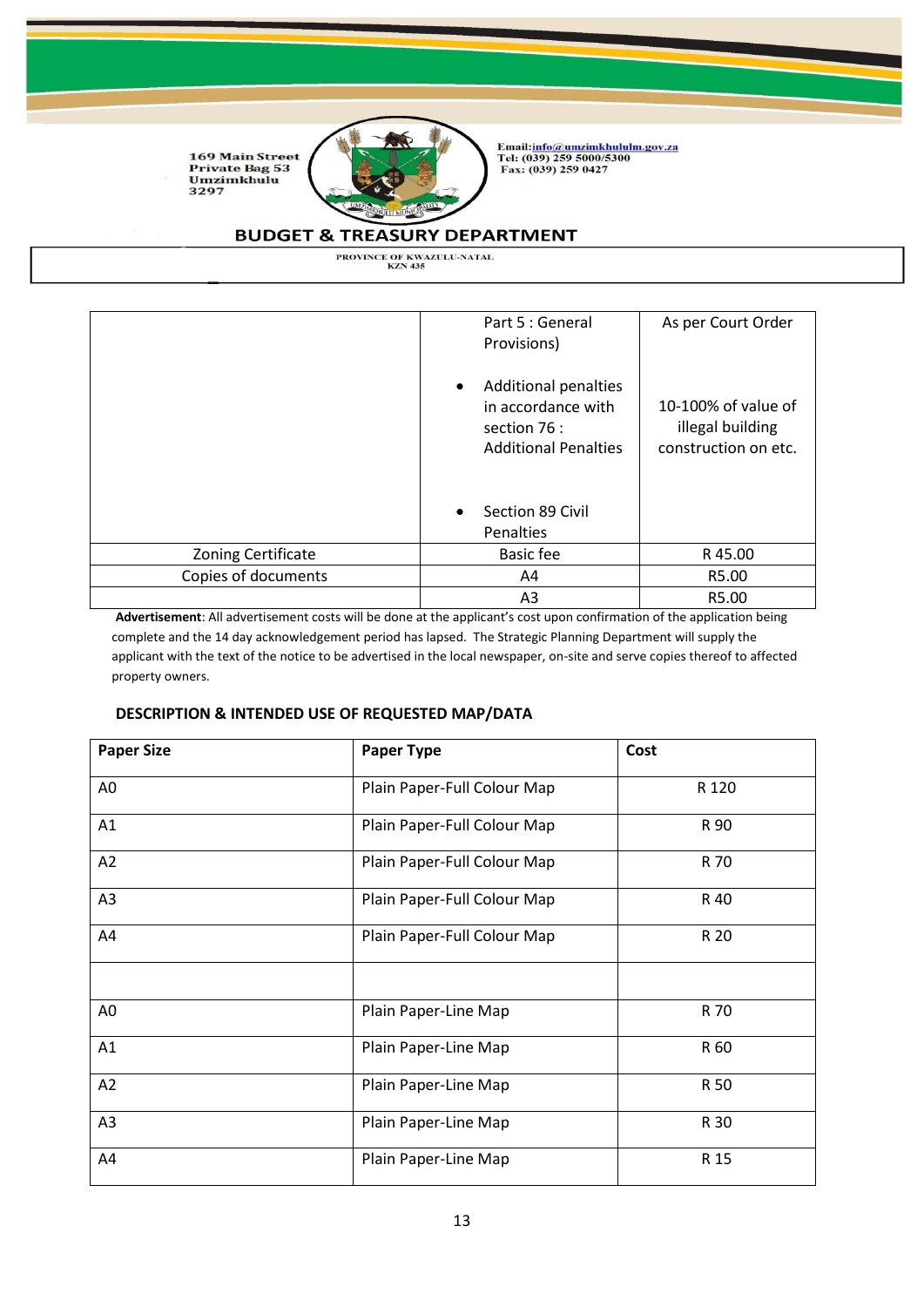

Email:<u>info@umzimkhululm.gov.za</u><br>Tel: (039) 259 5000/5300<br>Fax: (039) 259 0427

## **BUDGET & TREASURY DEPARTMENT**

PROVINCE OF KWAZULU-NATAL<br>KZN 435

| <b>SCANNING</b>      |            |
|----------------------|------------|
|                      |            |
| A <sub>0</sub>       | R 70       |
|                      |            |
| A1                   | R 60       |
|                      |            |
| A2                   | R 50       |
|                      |            |
| A3                   | R 40       |
|                      |            |
| A4                   | R 30       |
|                      |            |
| <b>Digital Media</b> |            |
|                      |            |
| <b>DATA CD</b>       | <b>R30</b> |
|                      |            |

#### **FIRE BRIDGE TARIFFS**

| <b>Description</b>                                                                                 | Cost                 |  |
|----------------------------------------------------------------------------------------------------|----------------------|--|
| Call out and first hour or part thereof                                                            | R <sub>1043.00</sub> |  |
| Each hour or part thereof in excess of the first hour                                              | R521.00              |  |
| For each kilometre travelled by any Council motor                                                  | R 11.00              |  |
| vehicle to and from or in connection with the fire                                                 |                      |  |
| Council retains the right to impose any other charges not specifically mentioned in these tariffs. |                      |  |
|                                                                                                    |                      |  |
| <b>Surcharges</b>                                                                                  |                      |  |
| The following surcharges based on the tariff of charges shall be applicable :                      |                      |  |
| Fires outside the Municipal area                                                                   | 100%                 |  |
| Fires involving inflammable substances to any large                                                | 100%                 |  |
| extent                                                                                             |                      |  |